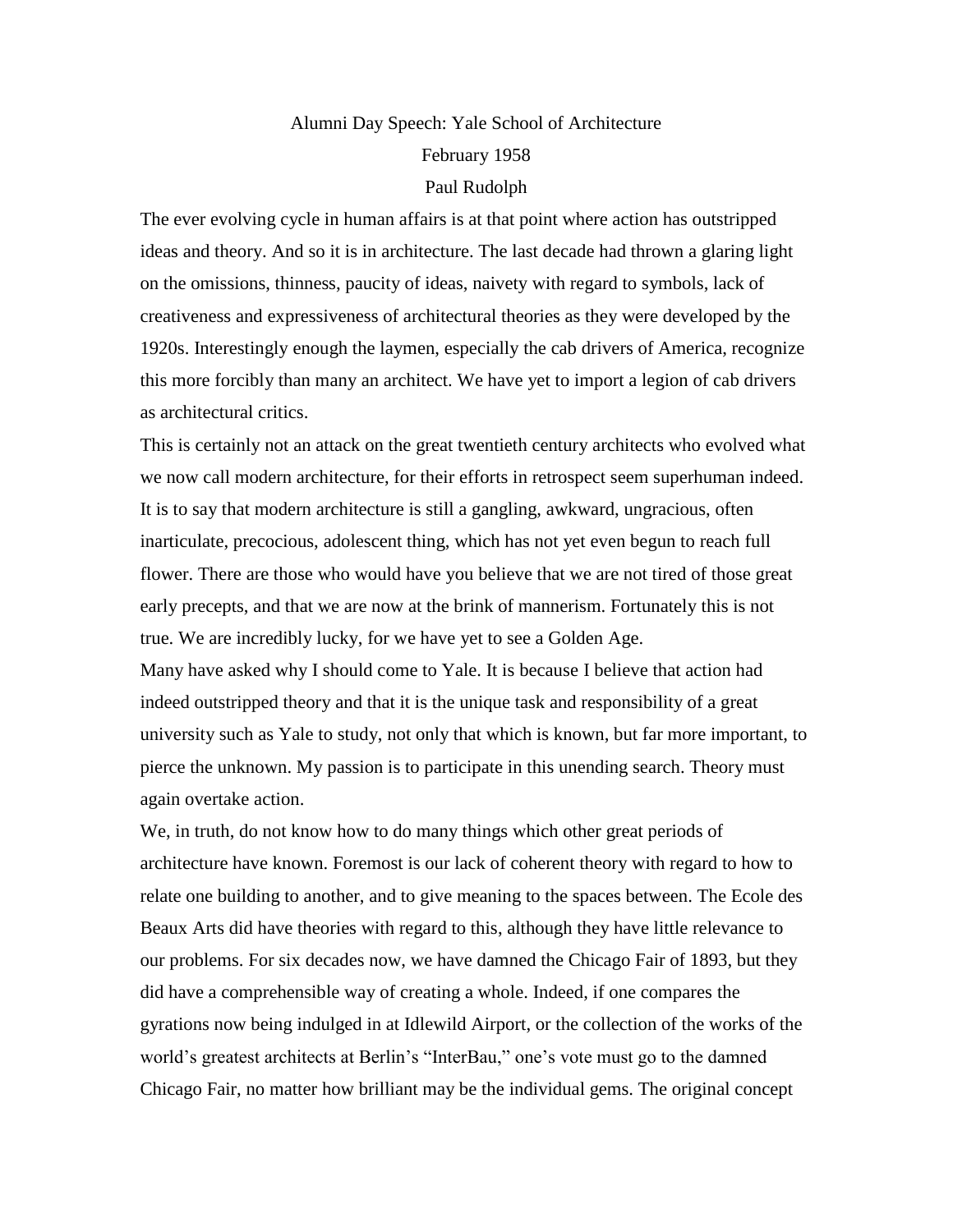of New York's Park Avenue, that of a great walled street leading to a gateway to the city, Grand Central Station was probably a superior one to the haphazard redevelopment currently going on. This is not a plea for a return to the Ecole des Beaux Arts' concepts which no longer work, but a reminder that architects have traditionally determined threedimensional design on the largest scale and this is still our responsibility. We need desperately to relearn the art of disposing our buildings to create different kinds of space: the quiet, enclosed, isolated, shaded space; the hustling, bustling space, pungent with vitality; the paved, dignified, vast, sumptuous, even awe-inspiring space; the mysterious space; the transition space which defines, separates, and yet joins juxtaposed spaces of contrasting character. We need sequences of space which arouse one's curiosity, give a sense of anticipation, which beckon and impel us to rush forward to find that releasing space which dominates, which acts as a climax and magnet, and gives direction. Most important of all, we need those outer spaces which encourage social contact.

The new scale given by the quickly moving vehicle (they will double in fifteen years), and the whole relationship of vehicle to the spaces between buildings, to the building itself and to the human, presents a complex problem which cries for understanding. The architect's unique contribution has been the manipulation of inner and outer space. Our traditional concepts of space have been shattered by the automobile and the shear bulk of our building requirements, but we should not retire to nostalgic, romantic, admiration of the European square, which it is currently so fashionable to do. We have something to contribute, and our current abdication to every new specialist is demoralizing and unworthy of our profession. We must find ways of rendering our cities fit for humans, and develop the aesthetics of change. This will be our first concern at Yale. Second, we will search for more eloquent relationships between the conceptual aspects of building and techniques. The range of concepts is limited now to goldfish bowls, buildings on stilts, and the efforts of the structural exhibitionists. The feeling and respect for materials elude most students, and one fears, some architects. The unique forms inherent in any given material and the construction process must become clearer. In this case, learning by doing probably has little validity because of the number and complexity of the various trades involved. During the next decade the question of whether or not the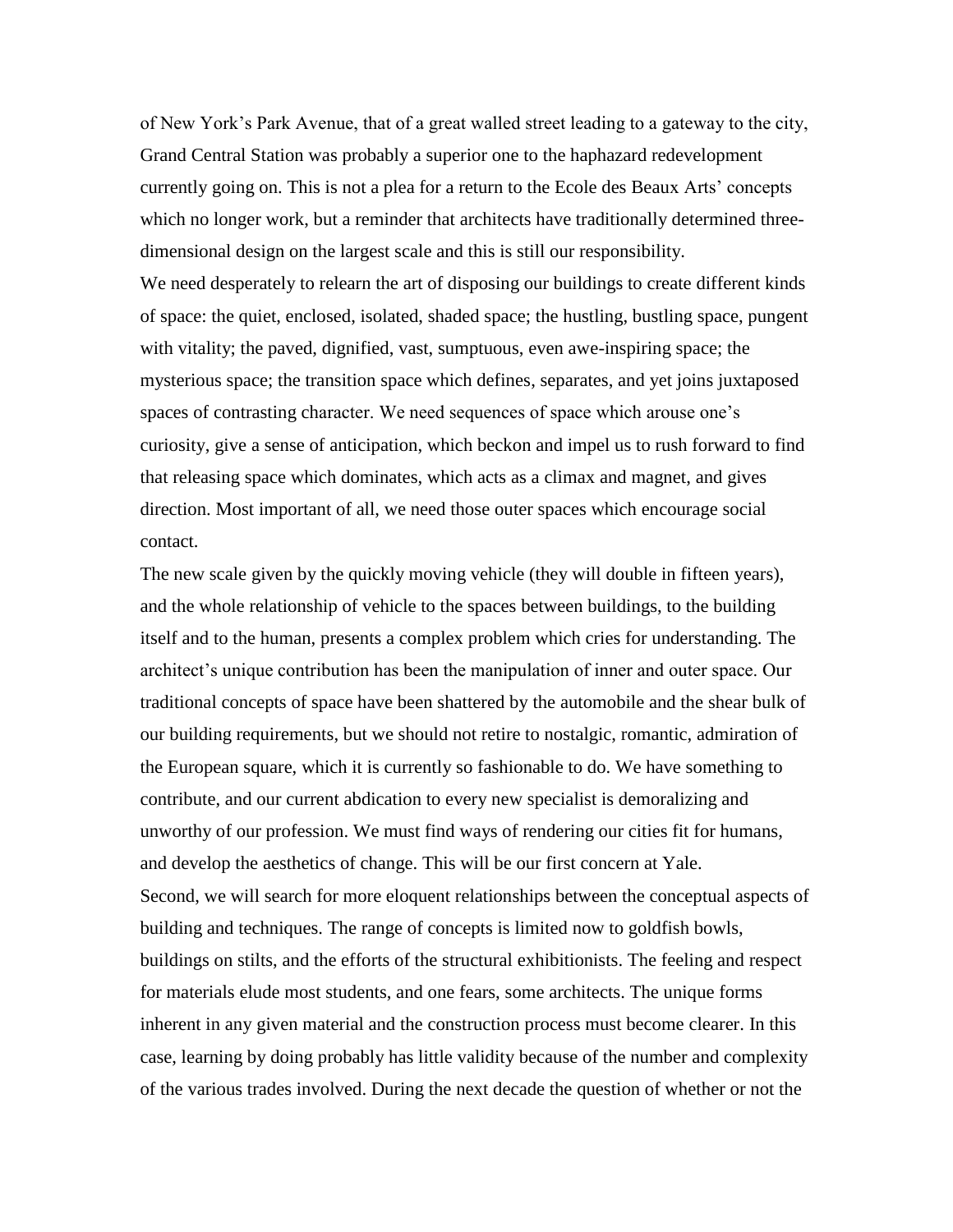ultimate form for the steel frame has indeed been found must be considered anew. We have almost everything, including the industrialized structure which was such a romantic favorite of the theorist of the International Style, but we seldom know what to do with our wealth. Driving down Park Avenue is rather like flipping through the pages of Sweet's Catalog. The 35 percent of our budget which we often spend on mechanical equipment needs reassessment. We should receive more from it than just keeping hot or cold. Structure has caught our imagination but the mechanical equipment has ruined many fine schemes, turning our buildings into Swiss cheese. There is perhaps too much concern in architectural circles about peripheral matters and too little understanding of age-old concepts, such as fine proportions, how to get into a building, relationships of volume to volume, how to relate a building to the ground, the sky, etc.

Third on our list of forgotten fundamentals is the concern for visual perception. An architect should be concerned with how a building looks in the rain, or on a summer's day; its profile on a misty day, the different treatment required for that which is close at hand vs. that which is twenty stories removed, with angles of vision, symbolism and content.

Fourth and last on our list will be a renewed concern with visual delight. This is indeed the architect's responsibility, for other specialists can do everything else that he does and, quite often, much better. The public is confused as never before about the exact function of an architect, for we have gone through a long period where the specialists talked only of social responsibility, techniques, economy and the architect as a coordinator. We have been apologized for being concerned with visual design. This fact is demonstrated again by the difference between a drawing, a model or a photograph, and the actual appearance of so many of our buildings.

I look forward to participating in your program at Yale. It will be our first concern to help perpetuate a climate where the student is acutely, perceptively and incessantly aware of the creative process. We must understand that after all the building committees, the conflicting interests, the budget considerations and the limitations of his fellow man have been taken into consideration that his responsibility has just begun. He must understand that exhilarating, awesome moment.